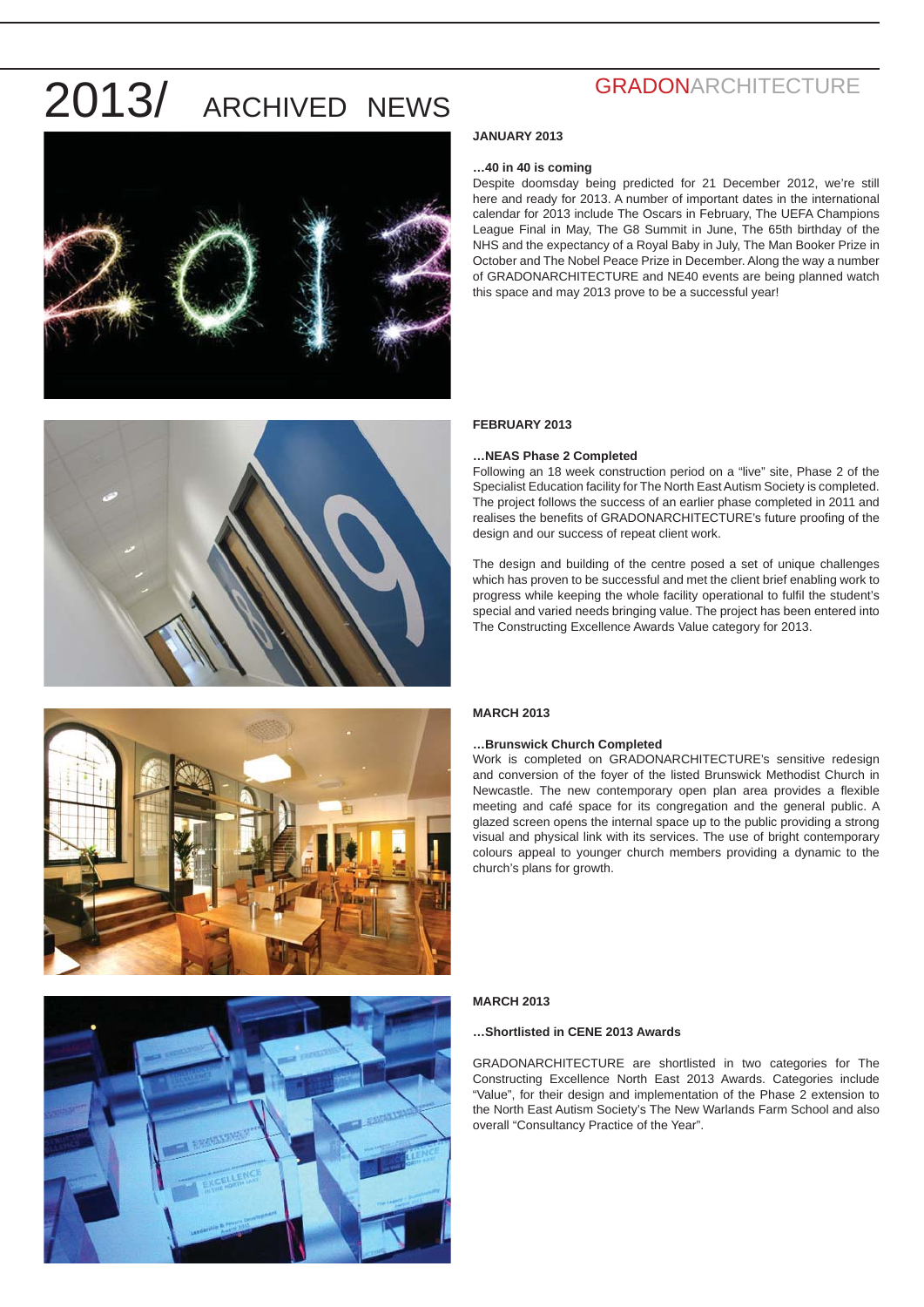



### **GRADONARCHITECTURE**

#### **APRIL 2013**

#### **…Tyneside Badminton Centre Steel Frame Erected**

Work commences on site with a new facility for The Tyneside Badminton Centre comprising six new courts and expansion capacity for a further two courts. Designed in accordance with Sport and Badminton England, the completed centre will provide cutting edge facilities for Badminton in the whole of the North of England. Working with an existing operational facility, GRADONARCHITECTURE have designed the new scheme so it is future proofed for further planned and phased expansion.

#### **APRIL 2013**

#### **…Leica Microsystems ready for Genetix**

Work is completed on GRADONARCHITECTURE's fit out of Phase 3 to Leica Microsystems in Newcastle, providing bespoke laboratory and office facilities for Genetix. The new internal space also sees a reconfiguration of circulation space, additional external carparking and landscaping and a new "Town Hall" meeting area. The scheme follows the successful completion of the original building and subsequent phases to date by members of our team and allows for yet further development in the form of a future Phase 4 extension which will provide an additional 25,000sqft of distribution space.





#### **APRIL 2012**

#### **…The New Old Hall**

Following ten months on site GRADON ARCHITECTURE complete the sensitive conversion of the former, locally listed church hall into a contemporary family home providing over 4,500sqft of internal floor space. Retaining the shell and structure of the original building, a new steel frame has been inserted within the internal void to provide living accommodation over three floors which embraces the volume and integrity of the former hall. The central "Miesian" steel and glass stairway provides a focal point to the project which takes you on a journey of discovery and reveals the scale and retained features of the 140 year old structure as you move within the volume.

#### **MAY 2013**

#### **…Running for Diabetes UK**

GRADONARCHITECTURE Design Director, Graham McDarby will be participating in The Edinburgh Marathon on Sunday 26 May 2013 in aid of Diabetes UK. For more information look at www.diabetes.org.uk

You can support Diabetes UK by visiting Graham on just giving at www. justgiving.com/Graham-McDarby

All donations are welcome.

This will be the first of a number of charity challenges Graham will be undertaking this year which include The Blaydon Race, The Great North Run, The Kielder Marathon and The Buccleuch Challenge.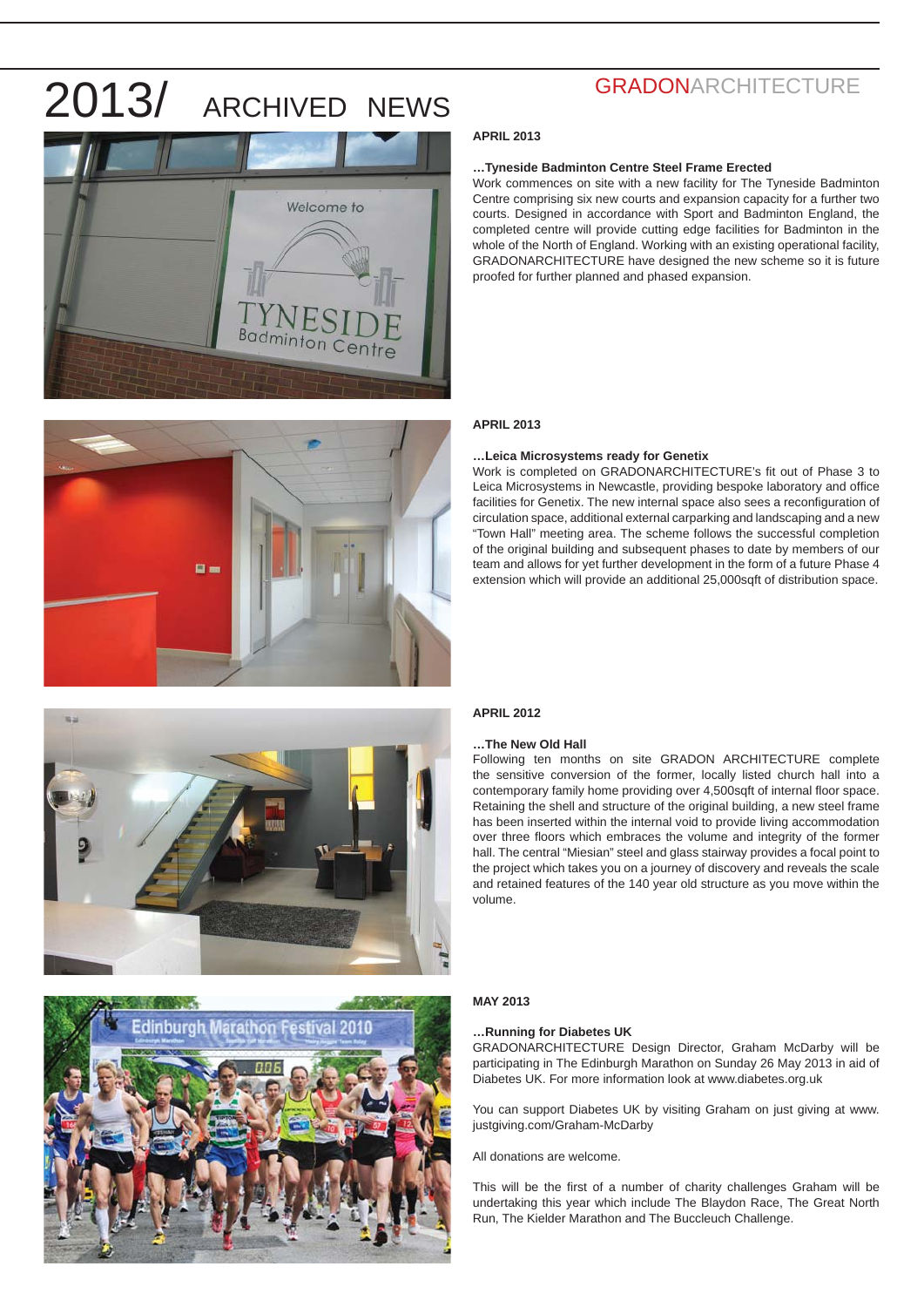



#### **MAY 2013**

#### **…Concept Proposals for Astana 2017 Expo**

GRADONARCHITECTURE submit initial proposals for their Astana 2017 Expo Renewable Energy Tower.

The E-COBRA is an organic form which grows from the landscape of the Expo2017 and reaches to the skies. It is a fusion of technologies which are generated from sustainable principles comprising of a renewable ground source heat pump, a vertical axis wind turbine and a wave form skin of photovoltaic panels which revolve around the shaft. Together the physical forms provide shelter and recreational restaurant and viewing platforms to the Expo 2017 beyond.

### **MAY 2013**

#### **…Concepts presented to Mongolian Partners**

In the lead up to World Environmental Day 2013 which will be hosted by Mongolia, GRADONARCHITECTURE present their latest proposals for a green sustainable community to clients in Ulaanbaatar Mongolia. The development comprises of a mix of accommodation styles and sizes together with social and community activities which include a swimming pool, sports centre and social hub which all respond to the site's scenic setting, orientation and topography. Proposals follow recognised UK BREEAM and Code for Sustainable Standards and will form exemplars in the region. The project is planned to start on site in Summer 2013.



# **love**architecture the RIB

#### **MAY 2013**

#### **…GRADONARCHITECTURE win CENE Award**

GRADONARCHITECTURE's design of a School for The North East Autism Society at New Warlands Farm wins the Value category in The 2013 Constructing Excellence North East awards. The building design responds to the needs of autistic people and offers a unique opportunity for adults aged 19 and over with autism to gain practical work experience. The innovative use of the centre and its integration of the wider farmland offers the chance to work on craft activities, horticulture, basic land management, poultry, conservation and animal care.

#### **JUNE 2013**

#### **…GRADONARCHITECTURE Love Architecture**

As part of the 2013 RIBA Love Architecture Festival, GRADONARCHITECTURE will be opening its doors at www.ne40studios. com on Friday 21 June 2:00-5:00pm for those who want to pop in for a chat and see what we do.

We may be able to help you !... "no project is too small for big ideas"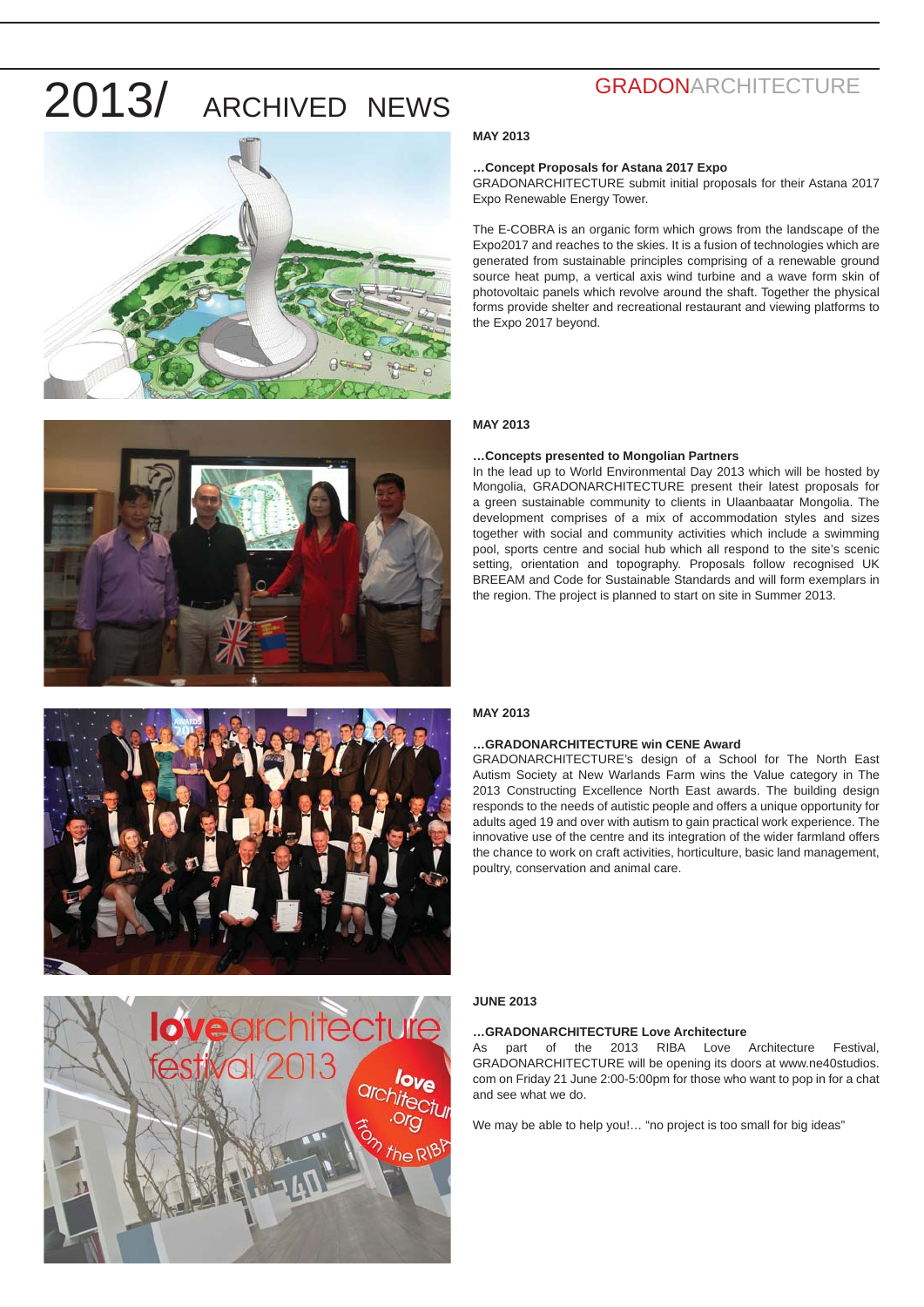



#### **JUNE 2013**

#### **…Team Strengthening**

Paul Skepper joins GRADONARCHITECTURE. Having graduated from Huddersfield School of Architecture in 2011, Paul went on to practice with RG&P Architects in Leicester gaining experience in the residential sector. Having a passion for post World War 2 architecture, Paul brings his knowledge of the architectural pioneers to the team as well as an experience of technical design and job running. Paul joins our Sedgefield Masterplanning team as well as leading the technical design of a 22 unit social housing project in Middlesbrough and the concept design of an integrated health facility within a sensory garden setting.

#### **JULY 2013**

#### **…Early Concepts on Integrated Health**

GRADONARCHITECTURE develop initial concepts for a new integrated health centre in sensory garden at a leading Northumberland Visitor attraction. Using the existing garden setting as the unique feature, the design emerges from an existing pavilion building as a spine like form, from which a series of lumbar rooms or activity zones are assembled to house a range of uses including therapy treatments, health clinic and preventative health and wellbeing educational classes. The new facility will provide all year round sensory experiences and engagement with the garden setting.





#### **JULY 2013**

#### **…Put on your Boots in Krakow**

Committed to the belief that we deliver our architecture through our own life experiences, the team enjoy a much needed and rewarded CPD trip to Krakow in Poland. A great chance to see fantastic architecture, experience a different culture, relax and take stock of our achievements to date and our continued be… plan.

#### **JULY 2013**

#### **…More Team Strengthening**

Adam Dalby, Michael Chapman and Connor Newton join our team. Adam joins us as an Architectural Graduate following his Part 2 Distinction from Northumbria University. Michael joins us for an Internship from Newcastle University and committed to investment in youth, Connor joins us as an Apprentice from St Thomas More RC School. Adam immediately gets to grips with current projects in Mongolia while Michael and Connor assist with UK projects on site.

### **GRADONARCHITECTURE**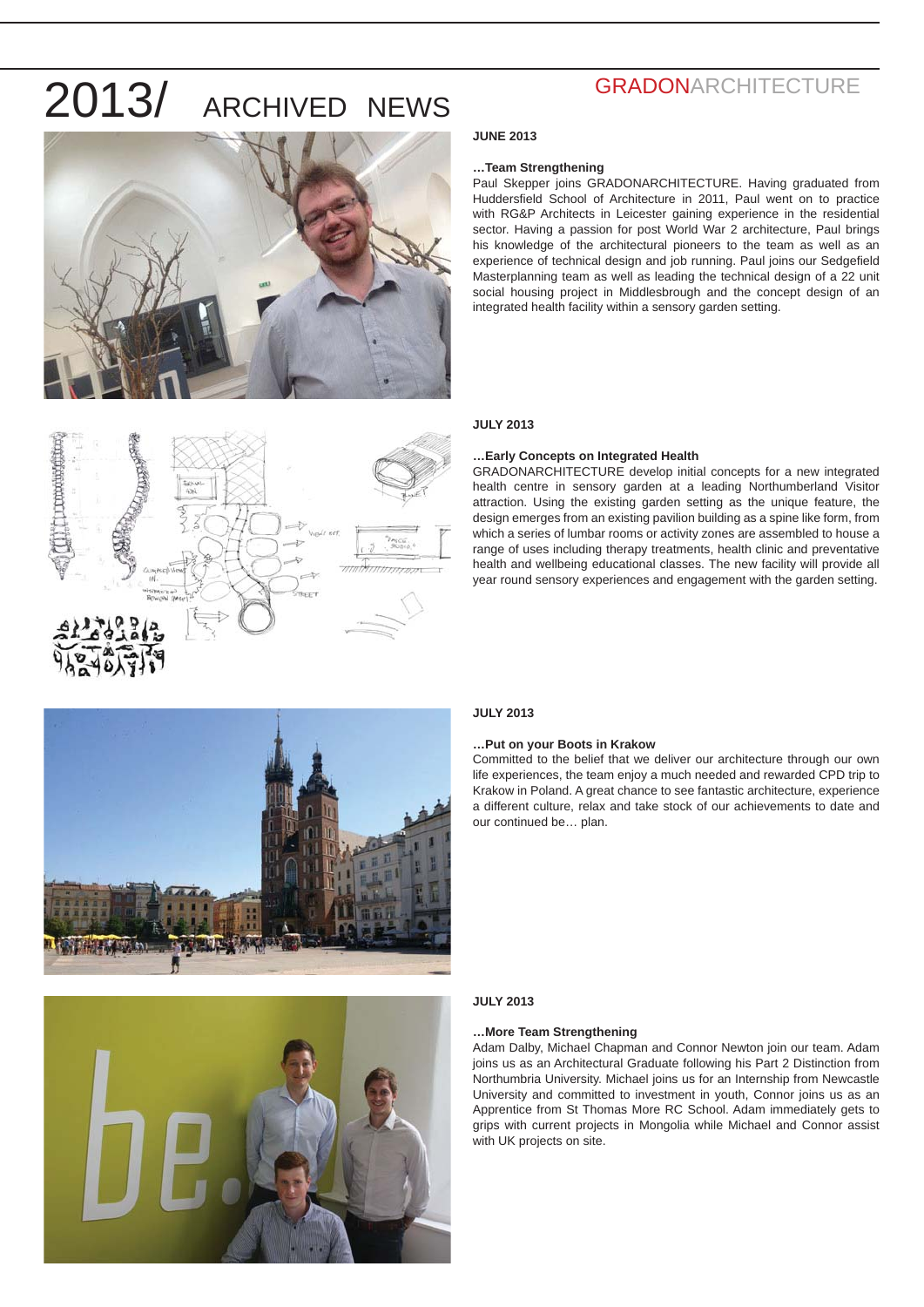





# **…Tracerco Steel on site** completion in May 2014.

### **GRADONARCHITECTURE**

#### **AUGUST 2013**

#### **…E-Cobra Shortlisted**

We are delighted to be shortlisted in an international competition for our design of The E Cobra for The Astana Expo 2017. Design Director Graham McDarby said, "As a renewable energy tower of the future, it has an imaginative quality that is reflected in the way it looks and how it is innovatively engineered, built using sustainable resources and A rated green materials…this is a fantastic achievement for the team"

#### **AUGUST 2013**

GRADONARCHITECTURE's design of a £7.5M new corporate headquarters for Tracerco commences on site in Billingham with Clugston. Designed as a collection of three separate buildings housing varying uses of research laboratories, offices and factory testing areas they are hinged together by a central atrium and circulation area. Work is due for

#### **AUGUST 2013**

#### **…Badminton Centre Completed**

GRADONARCHITECTURE's design of a bespoke centre is completed on time and on budget. With fond memories of last year's Olympics, Associate Architectural Technologist Tanja Smith who overseen the project on site says, "The new centre has been designed to meet Badminton England Premier standards and provides the northeast with a dedicated venue for the sport which has been lacking in the region…we are delighted to be part of this legacy."



#### **SEPTEMBER 2013**

#### **…Andrew Woods joins the Team**

We are delighted to welcome Andrew Woods into our team based at Ne40 Studios. Andrew joins us as an Architectural Technologist and brings with him a vast amount of technical knowledge in Health and Extra Care, Sustainable Residential and Commercial sectors. Andrew will initially be assisting with the technical design of the new £7.5M Tracerco corporate headquarters in Billingham which is currently on site.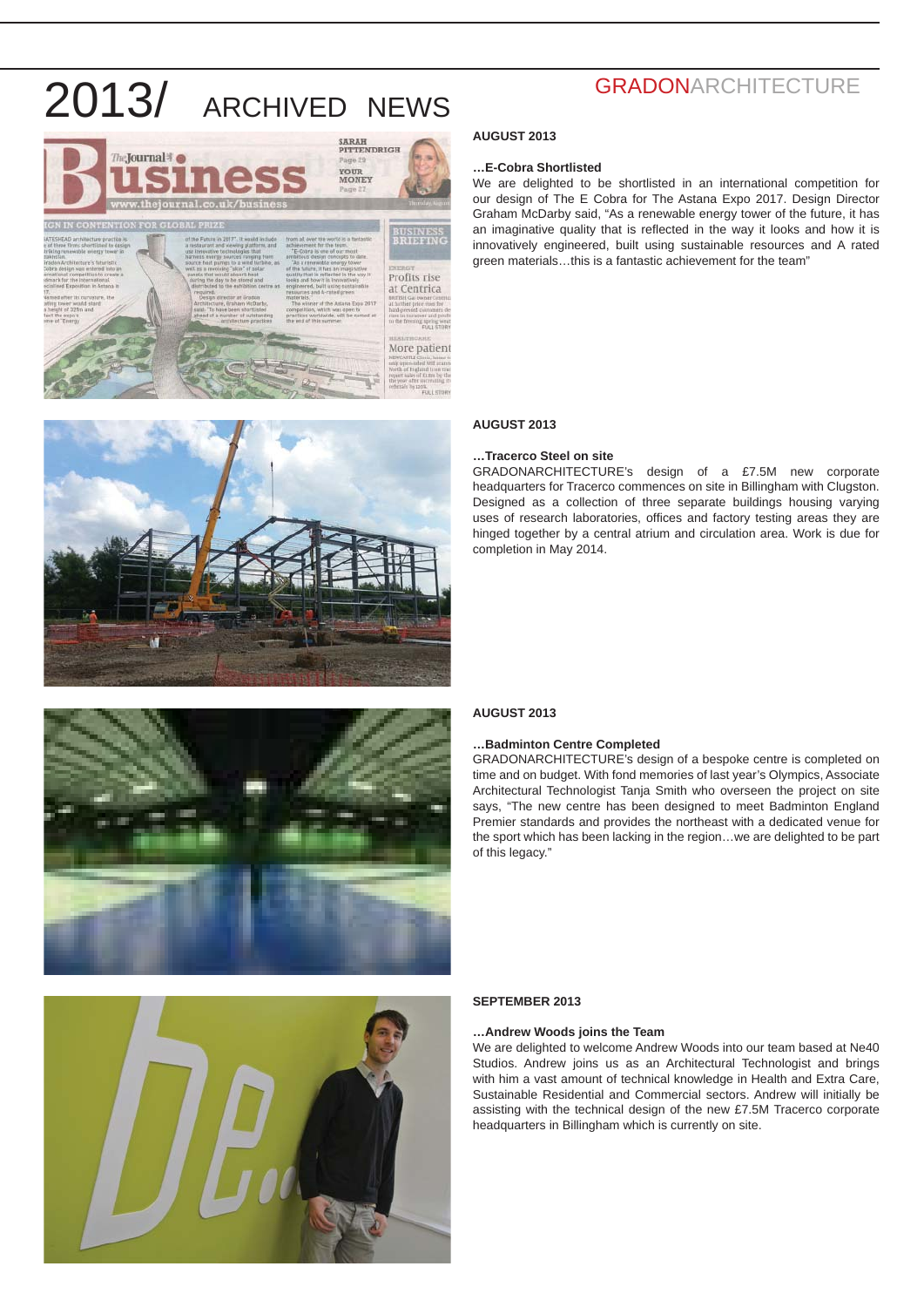

### **GRADONARCHITECTURE**

#### **SEPTEMBER 2013**

#### **…Trench dug at the Hall**

Work commences on site at Trench Hall, a private residential development located within the Ravensworth Conservation area. Enabling works comprise of a vast "trench" and extensive concrete retaining structures which artificially sink the three storey development into the ground in response to its sensate location. Work is due for completion in Spring 2014.

#### **OCTOBER 2013**

#### **…First dip into Pacifi c**

Early concepts are evolving for the Pacific Building in Ulaanbaatar, Mongolia. The new development will comprise a 5 storey building providing a mix of retail, commercial and restaurant spaces. The design is exploring the idea of an extruded angled box which will cantilever over the footpath and address the footfall from the main Sukhbaatar Square.





#### **NOVEMBER 2013**

#### **…More than a place for prayer**

Following the successful delivery of our refurbishment of the Grade 2 listed Brunswick Methodist Church, we are delighted with subsequent referrals which has seen us secure new projects at Seaham Methodist Church and Crawcrook Centenary Church. Both schemes, currently at concept stage, will see contemporary interventions and refurbishments to the existing churches to provide new and exciting flexible spaces for the community and youth groups. Paul Skepper, Project Leader for both schemes said, "GRADONARCHITECTURE are delighted to be involved in these local projects. These buildings and our own NE40 Studios, itself a former church were built as hearts to the communities and it is essential they are retained and evolve with new generations."



#### **NOVEMBER 2013**

#### **…Nukht Community Building Scheme Design**

A community building comprising of a shopping mall, business hub, bowling alley, gymnasium, swimming pool and sports and leisure club have been completed for Nukht Valley in Ulaanbaatar Mongolia. The development will support an increasingly popular suburban area of Ulaanbaatar. The scheme will now be submitted as part of a larger integrated residential proposal to The Government Department of Construction and Planning and approvals are anticipated in early 2014. Works are set to commence on site in Spring 2014.